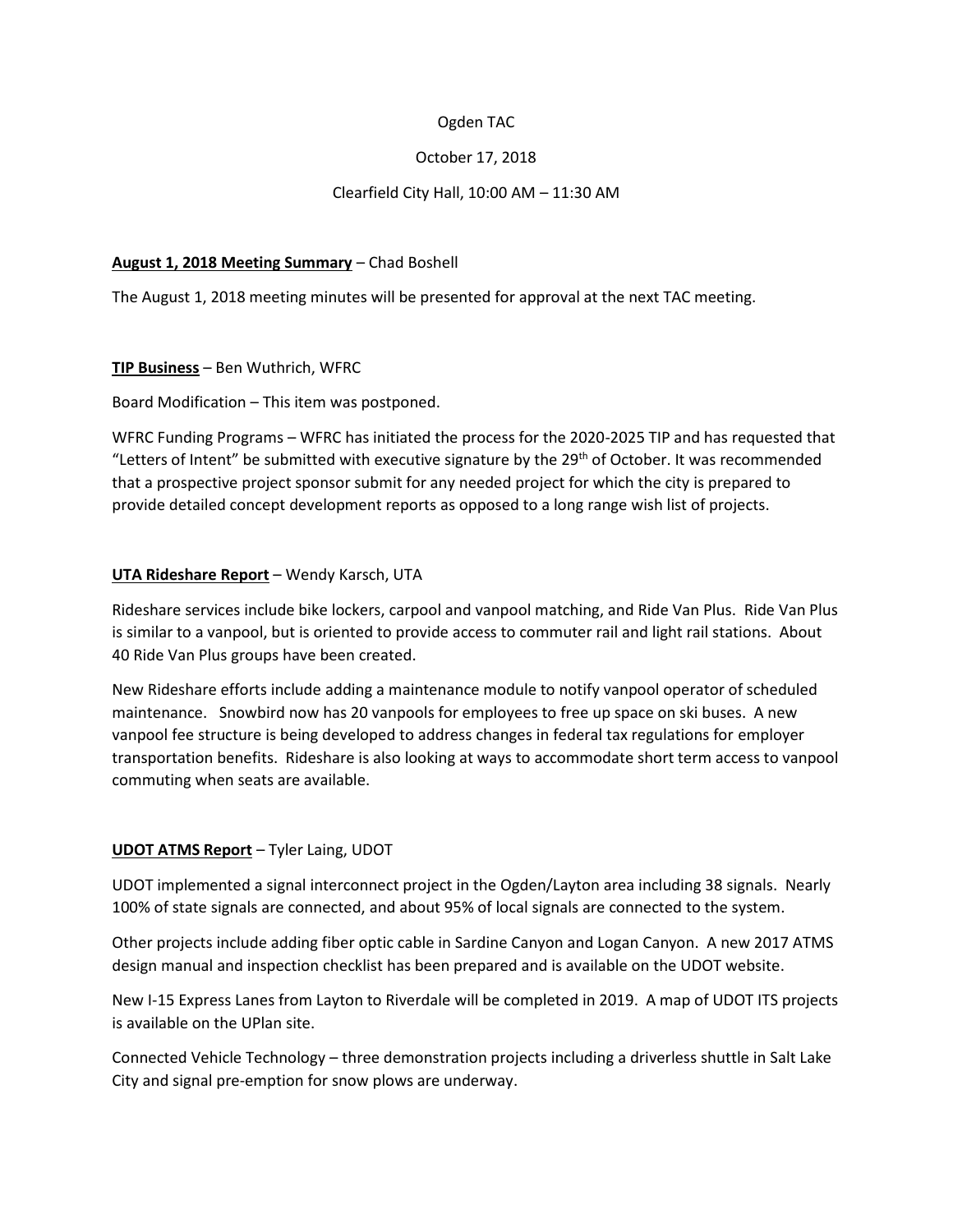## **UDOT Travel Wise Report** – Angelo Papastamos, UDOT

This item was cancelled.

#### **VW Settlement** – Lisa Burr, DAQ

Utah was awarded \$35M in the settlement stemming from VW violations of vehicle emission laws which is some cases resulted in emissions up to 40 times the allowable levels. DAQ has prepared a plan for the recommended use of these funds. The primary target is government fleets.

85% of funds will be used to replace or repower Class 4-8 vehicles (school buses, plows, delivery vans, dump trucks, etc.). This portion of the funds can be used to offset 50% of new diesel or alternative fuel vehicle cost. Vehicle ages 1992-2006 are eligible. Old vehicles must be scrapped and permanently disabled.

15% of funds will be used for electric vehicles and supporting infrastructure. This portion of the funds can be used to offset up to 65% of new EV costs, and 100% for EV charging stations. The EV charging stations must be government-owned but accessible to the public.

Projects will be scored on:

- A. cost/ton of NOx reduced (50 points),
- B. Location (non-attainment areas are scored higher) (30 points),
- C. Community Benefits (20 points)

See vw.utah.gov for application details. Applications are due November 30, 2018 and projects must be completed in a 3 year time frame. For details contact Lisa Burr 801-536-4019 or Courtney Ehrlich 801- 536-4430 or go to vw.utah.gov.

#### **Harrisville Report** - Matt Robertson, Harrisville City

Larsen Lane widening project - Traffic on this road is expected to grow from 14,000 today to 21,000 by 2030. The project will increase traffic capacity and facilitate turning movements and improve safety. The existing two lane section will be increased to 3 lanes and 11' shoulders with sidewalk, curb and gutter added on both sides. Construction will be from June 2019 to October 2019. Total cost \$4.2M, mostly from STP funds.

#### **Ogden/Layton TAC Schedule 2019** – Ben Wuthrich, WFRC

Ben distributed a schedule for TAC meetings in the coming year. Six meetings are planned similar to the schedule from previous years.

#### **Approved**

**Vote on Vice Chair** – Chad Boshell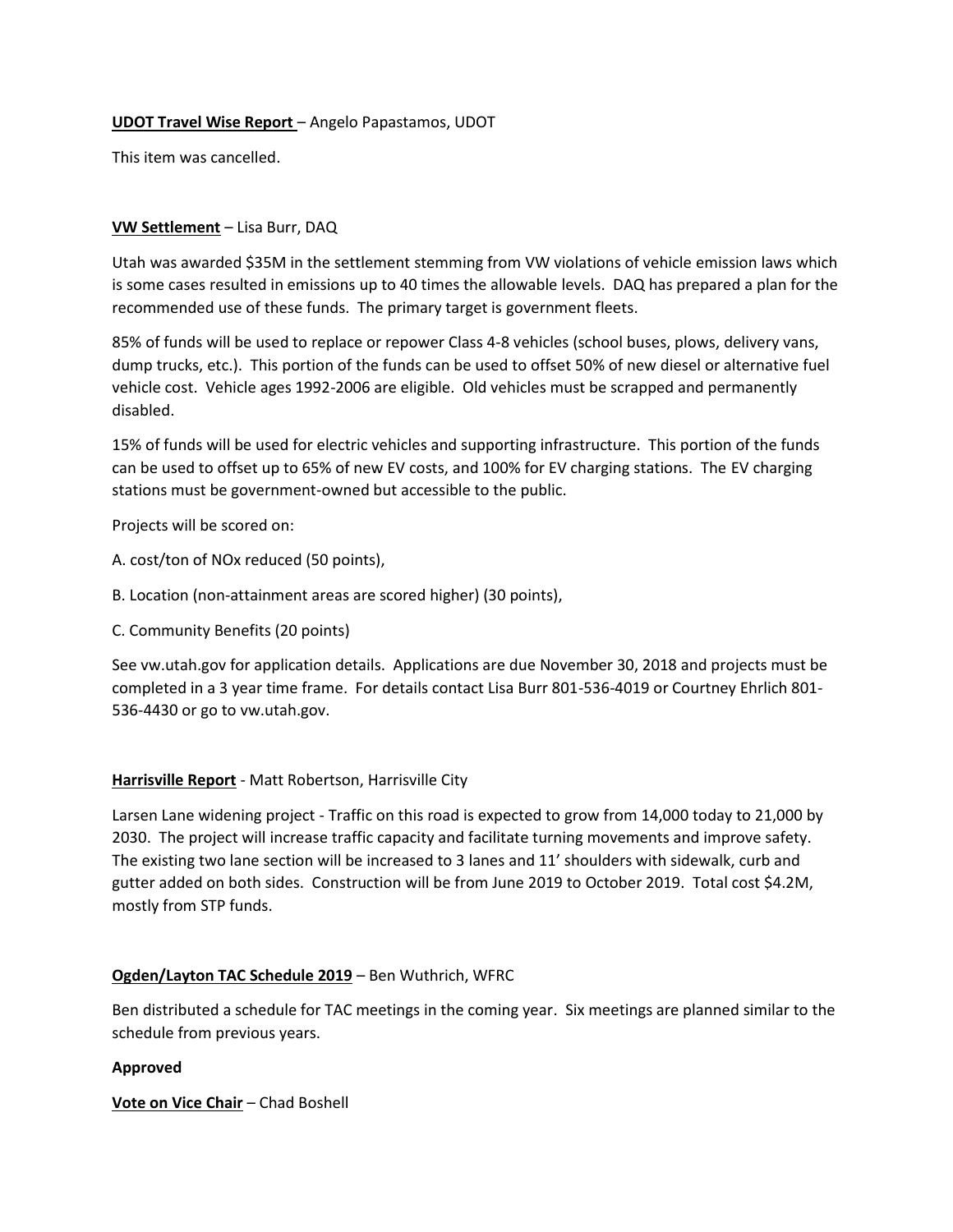Vice Chair – Steve Anderson will become Chair for 2019.

New Vice Chair Nominations – Jason Monroe, Sunset City

Nominations closed.

Voting was unopposed and unanimous.

#### **Approved**

**Other Business** - Wayne Bennion introduced Hugh Van Wagenen as the new Active Transportation Planner at WFRC.

Thanks to Harrisville City for refreshments.

## **Next Meeting**

January 23, 2019. Refreshments courtesy of Hooper City.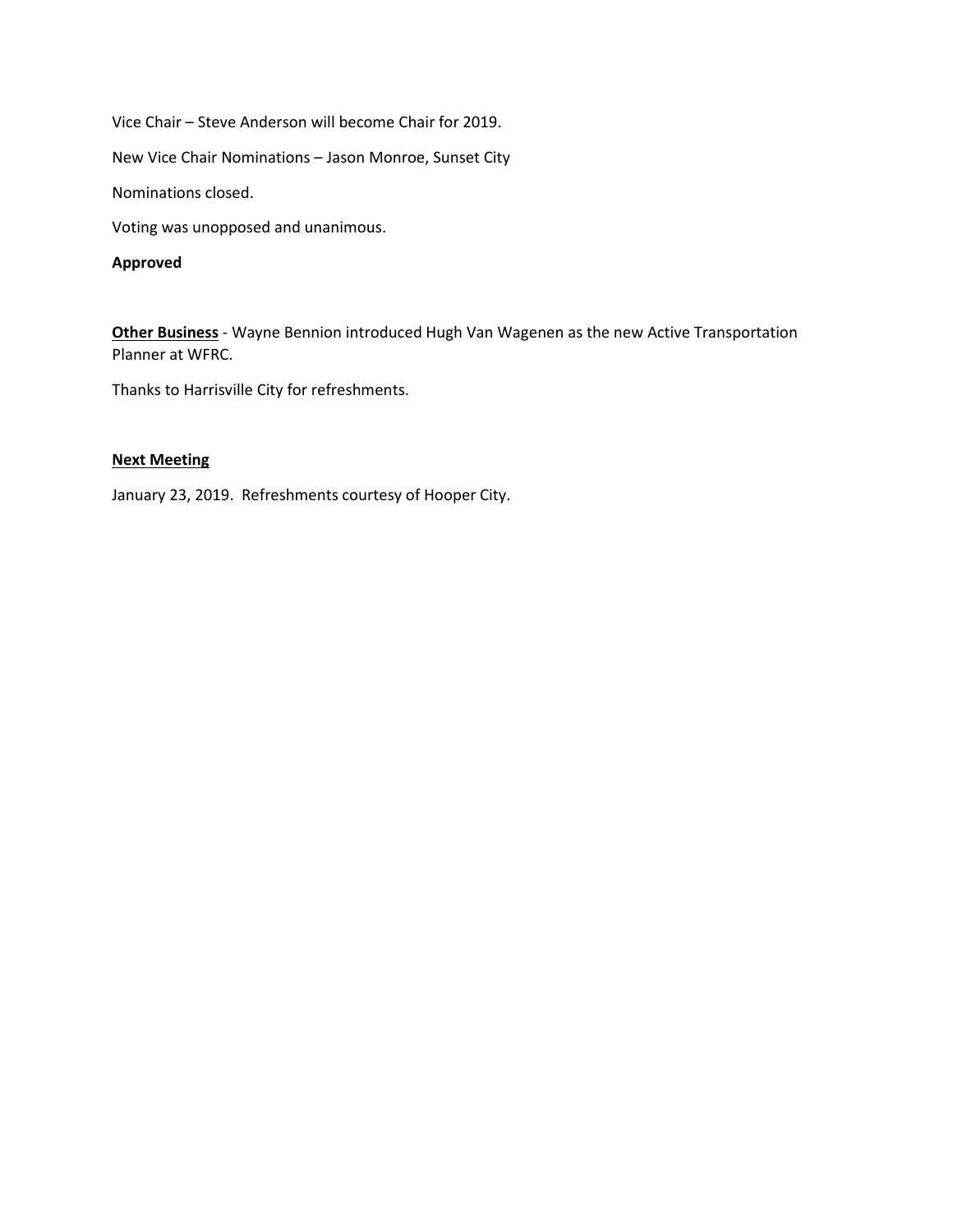## Attendance Roll

# **Ogden – Layton Technical Advisory Committee**

## Date October 17, 2018

*Please check your name or add it to the list below and update your contact information if needed.*

| V | <b>Name</b>                        | Organization              | Phone         | E-mail                         |
|---|------------------------------------|---------------------------|---------------|--------------------------------|
|   | Adamson, Dave                      | <b>UDOT</b>               | 801.781.0545  | deadamson@utah.gov             |
|   | Adamson, Dave                      | <b>UDOT</b>               | 801.781.0545  | deadamson@utah.gov             |
|   | Allen, Jason                       | PEC                       | 801.641.3403  | jallen@pec.us.com              |
|   | Allen, Tracy                       | <b>JUB</b> (Hooper City)  | 801.547.0393  | tla@jub.com                    |
|   | Anderson, Cheryl                   | <b>UTA Rideshare</b>      | 801.287.2062  | canderson@rideuta.com          |
|   | Anderson, Jared                    | <b>Weber County</b>       |               |                                |
|   | Anderson, Jon                      | South Ogden City          | 801.622.2903  | jandersen@southogdencity.com   |
|   | Anderson, Justin                   | Ogden City                | 801.629.8982  | janderson@ogdencity.com        |
| X | Anderson, Scott                    | <b>Woods Cross City</b>   | 801.292.4421  | sanderson@woodscross.com       |
| X | Anderson, Steve                    | West Haven City           | 801.430.3996  | steve@westhavencity.com        |
|   | Asay, Dave                         | <b>Front Line Public</b>  | 801.712.3030  | dave@frontlinepi.com           |
|   | Ayala, Dean                        | Jones & Associates        | 801.476.9767  | dean@jonescivil.com            |
| X | <b>Baird, Mark</b>                 | Clearfiled City           | 801.525.4418  | Mark.baird@clearfieldcity.org  |
|   | <b>Barrow, Glenn</b>               | <b>Hooper City</b>        | 801.732.1064  | hoopercity@hotmail.com         |
|   | Bartholomew,                       | UTA                       | 801.237.1953  | tbartholomew@rideuta.com       |
| X | Bean, Amy                          | Layton City               | 801.336.3700  | abean@laytoncity.org           |
|   | Beecher, Dave                      | <b>UTA</b>                | 801.237.1906  | dbeecher@rideuta.com           |
| X | Bennion, Wayne                     | <b>WFRC</b>               | 801.773.5559  | wbennion@wfrc.org              |
| X | Billings, Kip                      | <b>WFRC</b>               | 801.773.5559  | kbillings@wfrc.org             |
| X | Bingham, Elden                     | <b>UDOT</b>               | 801.870.4024  | eldenbingham@utah.gov          |
|   | Bjerreguard, John                  | <b>Roy City</b>           |               | wcjcb@comcast.net              |
|   | Bloemen, Brian                     | <b>Syracuse City</b>      | 801.619.9630  | bbloemen@syracuseut.com        |
| X | Boshell, Chad                      | <b>Farmington City</b>    | 801.939.9287  | cboshell@farmington.utah.gov   |
|   | <b>Bradley, Mark</b>               | <b>Brigham City</b>       | 435.734.66166 | mbradley@brighamcity.utah.gov  |
| X | Burr, Lisa                         | <b>UDAQ</b>               | 801.536.4019  | lburr@utah.gov                 |
|   | <b>Burton, Barry</b>               | <b>Davis County</b>       | 801.451.3279  | barry@daviscountyutah.gov      |
|   | Bush, Kent                         | Clearfield City           | 801.825.1490  | Kbush7@live.com                |
|   | Call, Jon                          | North Ogden City          | 801.675.6455  | jcall@noogden.org              |
|   | Call, Steve                        | <b>FHWA</b>               | 801.955.3513  | Steve.call@dot.gov             |
|   | Campbell, Kevin                    | Centerville City/ESI      | 801.263.1752  | kevin.campbell@esieng.com      |
|   | Cardon, Bruce                      | UTA                       | 801.287.1234  | bcardon@rideuta.com            |
|   | Cheney, Lloyd                      | <b>Bountiful City</b>     |               |                                |
|   | Chestnut, Chris                    | UTA                       | 801.243.9087  | cchesnut@rideuta.com           |
| X | Child, Mike                        | Clinton                   | 801.941.9131  | mchild@clintoncity.com         |
|   | Christensen, Curtis                | <b>Weber County</b>       | 801.399.8374  | cchriste@co.weber.ut.us        |
|   | Christensen, Todd   Bountiful City |                           | 801.298.6125  |                                |
|   | Clark, Kim                         | <b>Travelwise</b>         | 801.860.7354  | kim@v-i-a-consulting.com       |
|   | Claussen, Valerie                  | <b>Pleasant View</b>      | 801.827.0408  | vclaussen@pleasantviewcity,com |
|   | Cobabe, Bill                       | <b>Pleasant View City</b> | 801.827.0468  | bcobabe@pleasantviewcity.com   |
|   | Cutler, Gordon                     | <b>Uintah City</b>        | 801.476.0356  | 2940799@comcast.net            |
|   | Cypers, Amber                      | Lochner                   | 801.415.5800  | acypers@hwlochner.com          |
|   | Dabb, Kim                          | Clearfield                | 801.525.4401  | Kim.Dabb@clearfieldcity.org    |
|   | Davis, Boyd                        | West Point                | 801.776.0970  | bdavis@westpointcity.org       |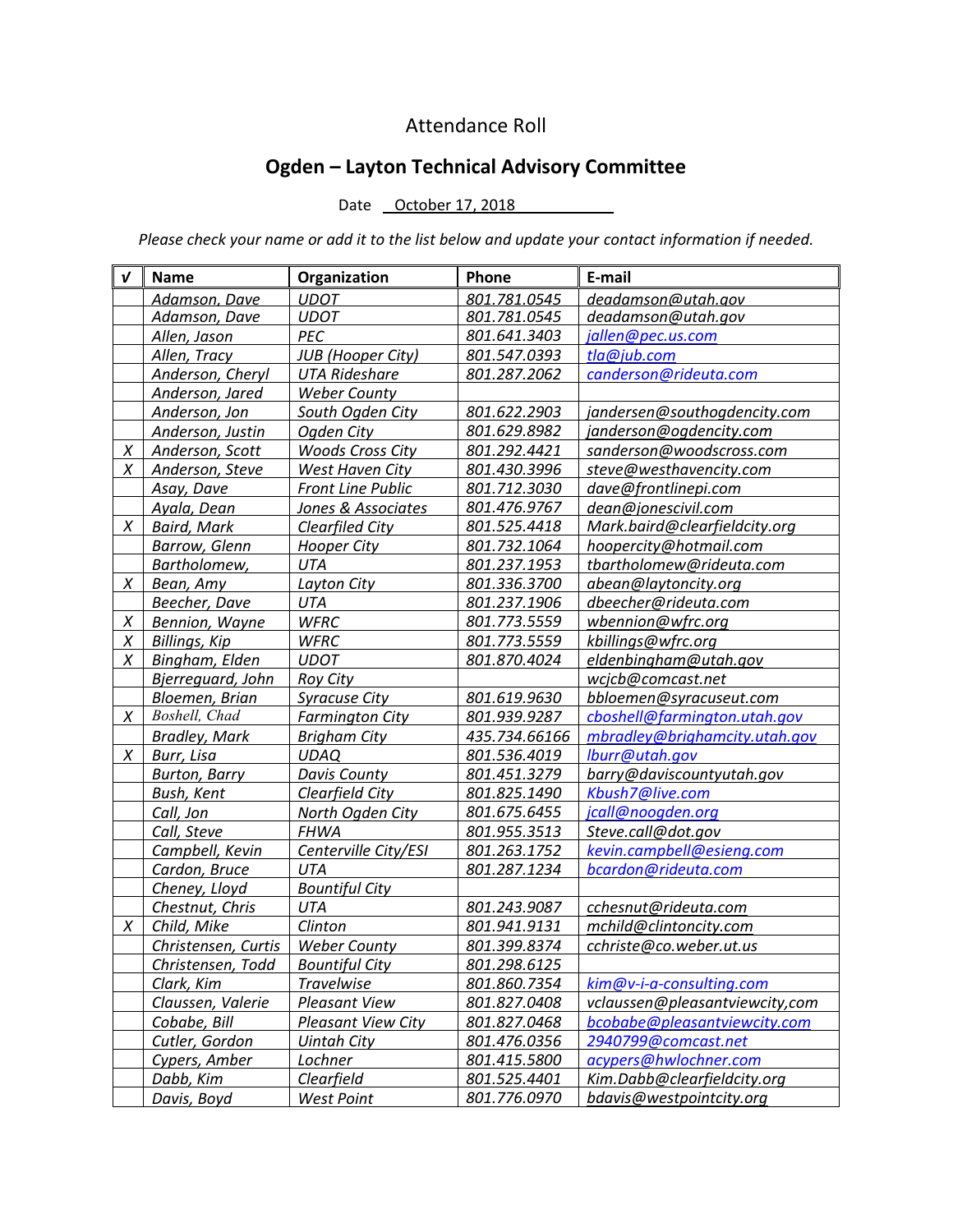|            | Civil Science                                                                                                                                                                                                                                                                                                                                                                                                                                                                                                                                                                                                                                                                                                                                                                                                                                                                             | 801.768.7200                                                                                                                                                                                                                                                                                                                                                                                                                                                                                                                                                                                                                                                                                                                                                                                                                                                                                                                                                                | mdavison@civilscience.com                                                                                                                                                                                                                                                                                                                                                                                                                                                                                                                                                                                                                                                                                                                    |
|------------|-------------------------------------------------------------------------------------------------------------------------------------------------------------------------------------------------------------------------------------------------------------------------------------------------------------------------------------------------------------------------------------------------------------------------------------------------------------------------------------------------------------------------------------------------------------------------------------------------------------------------------------------------------------------------------------------------------------------------------------------------------------------------------------------------------------------------------------------------------------------------------------------|-----------------------------------------------------------------------------------------------------------------------------------------------------------------------------------------------------------------------------------------------------------------------------------------------------------------------------------------------------------------------------------------------------------------------------------------------------------------------------------------------------------------------------------------------------------------------------------------------------------------------------------------------------------------------------------------------------------------------------------------------------------------------------------------------------------------------------------------------------------------------------------------------------------------------------------------------------------------------------|----------------------------------------------------------------------------------------------------------------------------------------------------------------------------------------------------------------------------------------------------------------------------------------------------------------------------------------------------------------------------------------------------------------------------------------------------------------------------------------------------------------------------------------------------------------------------------------------------------------------------------------------------------------------------------------------------------------------------------------------|
| Dean, Bart |                                                                                                                                                                                                                                                                                                                                                                                                                                                                                                                                                                                                                                                                                                                                                                                                                                                                                           | 801.510.1557                                                                                                                                                                                                                                                                                                                                                                                                                                                                                                                                                                                                                                                                                                                                                                                                                                                                                                                                                                | bdean@rideuta.com                                                                                                                                                                                                                                                                                                                                                                                                                                                                                                                                                                                                                                                                                                                            |
|            |                                                                                                                                                                                                                                                                                                                                                                                                                                                                                                                                                                                                                                                                                                                                                                                                                                                                                           |                                                                                                                                                                                                                                                                                                                                                                                                                                                                                                                                                                                                                                                                                                                                                                                                                                                                                                                                                                             | mdixon@southogdencity.com                                                                                                                                                                                                                                                                                                                                                                                                                                                                                                                                                                                                                                                                                                                    |
|            |                                                                                                                                                                                                                                                                                                                                                                                                                                                                                                                                                                                                                                                                                                                                                                                                                                                                                           |                                                                                                                                                                                                                                                                                                                                                                                                                                                                                                                                                                                                                                                                                                                                                                                                                                                                                                                                                                             | sdouglas@riverdale.state.ut.us                                                                                                                                                                                                                                                                                                                                                                                                                                                                                                                                                                                                                                                                                                               |
|            |                                                                                                                                                                                                                                                                                                                                                                                                                                                                                                                                                                                                                                                                                                                                                                                                                                                                                           |                                                                                                                                                                                                                                                                                                                                                                                                                                                                                                                                                                                                                                                                                                                                                                                                                                                                                                                                                                             | barrye@nslcity,org                                                                                                                                                                                                                                                                                                                                                                                                                                                                                                                                                                                                                                                                                                                           |
|            |                                                                                                                                                                                                                                                                                                                                                                                                                                                                                                                                                                                                                                                                                                                                                                                                                                                                                           |                                                                                                                                                                                                                                                                                                                                                                                                                                                                                                                                                                                                                                                                                                                                                                                                                                                                                                                                                                             | Brene@plaincityutah.org                                                                                                                                                                                                                                                                                                                                                                                                                                                                                                                                                                                                                                                                                                                      |
|            |                                                                                                                                                                                                                                                                                                                                                                                                                                                                                                                                                                                                                                                                                                                                                                                                                                                                                           |                                                                                                                                                                                                                                                                                                                                                                                                                                                                                                                                                                                                                                                                                                                                                                                                                                                                                                                                                                             | cehrlich@utah.gov                                                                                                                                                                                                                                                                                                                                                                                                                                                                                                                                                                                                                                                                                                                            |
|            |                                                                                                                                                                                                                                                                                                                                                                                                                                                                                                                                                                                                                                                                                                                                                                                                                                                                                           |                                                                                                                                                                                                                                                                                                                                                                                                                                                                                                                                                                                                                                                                                                                                                                                                                                                                                                                                                                             | lgarner@nogden.org                                                                                                                                                                                                                                                                                                                                                                                                                                                                                                                                                                                                                                                                                                                           |
|            |                                                                                                                                                                                                                                                                                                                                                                                                                                                                                                                                                                                                                                                                                                                                                                                                                                                                                           |                                                                                                                                                                                                                                                                                                                                                                                                                                                                                                                                                                                                                                                                                                                                                                                                                                                                                                                                                                             | danielgillies@ci.ogden.ut.us                                                                                                                                                                                                                                                                                                                                                                                                                                                                                                                                                                                                                                                                                                                 |
|            |                                                                                                                                                                                                                                                                                                                                                                                                                                                                                                                                                                                                                                                                                                                                                                                                                                                                                           | 801.643.1761                                                                                                                                                                                                                                                                                                                                                                                                                                                                                                                                                                                                                                                                                                                                                                                                                                                                                                                                                                | cgooch@jub.com                                                                                                                                                                                                                                                                                                                                                                                                                                                                                                                                                                                                                                                                                                                               |
|            |                                                                                                                                                                                                                                                                                                                                                                                                                                                                                                                                                                                                                                                                                                                                                                                                                                                                                           | 801.546.0861                                                                                                                                                                                                                                                                                                                                                                                                                                                                                                                                                                                                                                                                                                                                                                                                                                                                                                                                                                | bgreen@fruitheightscity.com                                                                                                                                                                                                                                                                                                                                                                                                                                                                                                                                                                                                                                                                                                                  |
|            |                                                                                                                                                                                                                                                                                                                                                                                                                                                                                                                                                                                                                                                                                                                                                                                                                                                                                           | 801.941.0571                                                                                                                                                                                                                                                                                                                                                                                                                                                                                                                                                                                                                                                                                                                                                                                                                                                                                                                                                                | Kerry@HooperCity.com                                                                                                                                                                                                                                                                                                                                                                                                                                                                                                                                                                                                                                                                                                                         |
|            |                                                                                                                                                                                                                                                                                                                                                                                                                                                                                                                                                                                                                                                                                                                                                                                                                                                                                           |                                                                                                                                                                                                                                                                                                                                                                                                                                                                                                                                                                                                                                                                                                                                                                                                                                                                                                                                                                             | kgriffin@utah.gov                                                                                                                                                                                                                                                                                                                                                                                                                                                                                                                                                                                                                                                                                                                            |
|            |                                                                                                                                                                                                                                                                                                                                                                                                                                                                                                                                                                                                                                                                                                                                                                                                                                                                                           |                                                                                                                                                                                                                                                                                                                                                                                                                                                                                                                                                                                                                                                                                                                                                                                                                                                                                                                                                                             | nhacker@wfrc.org                                                                                                                                                                                                                                                                                                                                                                                                                                                                                                                                                                                                                                                                                                                             |
|            |                                                                                                                                                                                                                                                                                                                                                                                                                                                                                                                                                                                                                                                                                                                                                                                                                                                                                           |                                                                                                                                                                                                                                                                                                                                                                                                                                                                                                                                                                                                                                                                                                                                                                                                                                                                                                                                                                             | vhalford@wfrc.org                                                                                                                                                                                                                                                                                                                                                                                                                                                                                                                                                                                                                                                                                                                            |
|            |                                                                                                                                                                                                                                                                                                                                                                                                                                                                                                                                                                                                                                                                                                                                                                                                                                                                                           |                                                                                                                                                                                                                                                                                                                                                                                                                                                                                                                                                                                                                                                                                                                                                                                                                                                                                                                                                                             | jhall@royutah.org                                                                                                                                                                                                                                                                                                                                                                                                                                                                                                                                                                                                                                                                                                                            |
|            |                                                                                                                                                                                                                                                                                                                                                                                                                                                                                                                                                                                                                                                                                                                                                                                                                                                                                           |                                                                                                                                                                                                                                                                                                                                                                                                                                                                                                                                                                                                                                                                                                                                                                                                                                                                                                                                                                             | hoopercity@gmail.com                                                                                                                                                                                                                                                                                                                                                                                                                                                                                                                                                                                                                                                                                                                         |
|            |                                                                                                                                                                                                                                                                                                                                                                                                                                                                                                                                                                                                                                                                                                                                                                                                                                                                                           |                                                                                                                                                                                                                                                                                                                                                                                                                                                                                                                                                                                                                                                                                                                                                                                                                                                                                                                                                                             | rexharris@utah.gov                                                                                                                                                                                                                                                                                                                                                                                                                                                                                                                                                                                                                                                                                                                           |
|            |                                                                                                                                                                                                                                                                                                                                                                                                                                                                                                                                                                                                                                                                                                                                                                                                                                                                                           |                                                                                                                                                                                                                                                                                                                                                                                                                                                                                                                                                                                                                                                                                                                                                                                                                                                                                                                                                                             | steveh@washingtonterracecity.org                                                                                                                                                                                                                                                                                                                                                                                                                                                                                                                                                                                                                                                                                                             |
|            |                                                                                                                                                                                                                                                                                                                                                                                                                                                                                                                                                                                                                                                                                                                                                                                                                                                                                           |                                                                                                                                                                                                                                                                                                                                                                                                                                                                                                                                                                                                                                                                                                                                                                                                                                                                                                                                                                             | ahaskell@rideuta.com                                                                                                                                                                                                                                                                                                                                                                                                                                                                                                                                                                                                                                                                                                                         |
|            |                                                                                                                                                                                                                                                                                                                                                                                                                                                                                                                                                                                                                                                                                                                                                                                                                                                                                           |                                                                                                                                                                                                                                                                                                                                                                                                                                                                                                                                                                                                                                                                                                                                                                                                                                                                                                                                                                             | Samuel@jonescivil.com                                                                                                                                                                                                                                                                                                                                                                                                                                                                                                                                                                                                                                                                                                                        |
|            |                                                                                                                                                                                                                                                                                                                                                                                                                                                                                                                                                                                                                                                                                                                                                                                                                                                                                           |                                                                                                                                                                                                                                                                                                                                                                                                                                                                                                                                                                                                                                                                                                                                                                                                                                                                                                                                                                             | shess@wfrc.org                                                                                                                                                                                                                                                                                                                                                                                                                                                                                                                                                                                                                                                                                                                               |
|            |                                                                                                                                                                                                                                                                                                                                                                                                                                                                                                                                                                                                                                                                                                                                                                                                                                                                                           |                                                                                                                                                                                                                                                                                                                                                                                                                                                                                                                                                                                                                                                                                                                                                                                                                                                                                                                                                                             | shodge@clearfieldcity.com                                                                                                                                                                                                                                                                                                                                                                                                                                                                                                                                                                                                                                                                                                                    |
|            |                                                                                                                                                                                                                                                                                                                                                                                                                                                                                                                                                                                                                                                                                                                                                                                                                                                                                           |                                                                                                                                                                                                                                                                                                                                                                                                                                                                                                                                                                                                                                                                                                                                                                                                                                                                                                                                                                             | bhumphreys@utah.gov                                                                                                                                                                                                                                                                                                                                                                                                                                                                                                                                                                                                                                                                                                                          |
|            |                                                                                                                                                                                                                                                                                                                                                                                                                                                                                                                                                                                                                                                                                                                                                                                                                                                                                           |                                                                                                                                                                                                                                                                                                                                                                                                                                                                                                                                                                                                                                                                                                                                                                                                                                                                                                                                                                             | sjackson@laytoncity.org                                                                                                                                                                                                                                                                                                                                                                                                                                                                                                                                                                                                                                                                                                                      |
|            |                                                                                                                                                                                                                                                                                                                                                                                                                                                                                                                                                                                                                                                                                                                                                                                                                                                                                           |                                                                                                                                                                                                                                                                                                                                                                                                                                                                                                                                                                                                                                                                                                                                                                                                                                                                                                                                                                             | cjacobson@utah.gov                                                                                                                                                                                                                                                                                                                                                                                                                                                                                                                                                                                                                                                                                                                           |
|            |                                                                                                                                                                                                                                                                                                                                                                                                                                                                                                                                                                                                                                                                                                                                                                                                                                                                                           |                                                                                                                                                                                                                                                                                                                                                                                                                                                                                                                                                                                                                                                                                                                                                                                                                                                                                                                                                                             | rjefferies@utah.gov                                                                                                                                                                                                                                                                                                                                                                                                                                                                                                                                                                                                                                                                                                                          |
|            |                                                                                                                                                                                                                                                                                                                                                                                                                                                                                                                                                                                                                                                                                                                                                                                                                                                                                           |                                                                                                                                                                                                                                                                                                                                                                                                                                                                                                                                                                                                                                                                                                                                                                                                                                                                                                                                                                             | jjohner@wfrc.org                                                                                                                                                                                                                                                                                                                                                                                                                                                                                                                                                                                                                                                                                                                             |
|            |                                                                                                                                                                                                                                                                                                                                                                                                                                                                                                                                                                                                                                                                                                                                                                                                                                                                                           |                                                                                                                                                                                                                                                                                                                                                                                                                                                                                                                                                                                                                                                                                                                                                                                                                                                                                                                                                                             | hjohnson@rideuta.com                                                                                                                                                                                                                                                                                                                                                                                                                                                                                                                                                                                                                                                                                                                         |
|            |                                                                                                                                                                                                                                                                                                                                                                                                                                                                                                                                                                                                                                                                                                                                                                                                                                                                                           |                                                                                                                                                                                                                                                                                                                                                                                                                                                                                                                                                                                                                                                                                                                                                                                                                                                                                                                                                                             | brandonj@jonescivil.com                                                                                                                                                                                                                                                                                                                                                                                                                                                                                                                                                                                                                                                                                                                      |
|            |                                                                                                                                                                                                                                                                                                                                                                                                                                                                                                                                                                                                                                                                                                                                                                                                                                                                                           |                                                                                                                                                                                                                                                                                                                                                                                                                                                                                                                                                                                                                                                                                                                                                                                                                                                                                                                                                                             | brettj@jonescivil.com                                                                                                                                                                                                                                                                                                                                                                                                                                                                                                                                                                                                                                                                                                                        |
|            |                                                                                                                                                                                                                                                                                                                                                                                                                                                                                                                                                                                                                                                                                                                                                                                                                                                                                           |                                                                                                                                                                                                                                                                                                                                                                                                                                                                                                                                                                                                                                                                                                                                                                                                                                                                                                                                                                             | catherinejones@utah.gov                                                                                                                                                                                                                                                                                                                                                                                                                                                                                                                                                                                                                                                                                                                      |
|            |                                                                                                                                                                                                                                                                                                                                                                                                                                                                                                                                                                                                                                                                                                                                                                                                                                                                                           |                                                                                                                                                                                                                                                                                                                                                                                                                                                                                                                                                                                                                                                                                                                                                                                                                                                                                                                                                                             | ljones@hwlochner.com                                                                                                                                                                                                                                                                                                                                                                                                                                                                                                                                                                                                                                                                                                                         |
|            |                                                                                                                                                                                                                                                                                                                                                                                                                                                                                                                                                                                                                                                                                                                                                                                                                                                                                           |                                                                                                                                                                                                                                                                                                                                                                                                                                                                                                                                                                                                                                                                                                                                                                                                                                                                                                                                                                             | glbonty@rideuta.com                                                                                                                                                                                                                                                                                                                                                                                                                                                                                                                                                                                                                                                                                                                          |
|            |                                                                                                                                                                                                                                                                                                                                                                                                                                                                                                                                                                                                                                                                                                                                                                                                                                                                                           |                                                                                                                                                                                                                                                                                                                                                                                                                                                                                                                                                                                                                                                                                                                                                                                                                                                                                                                                                                             | tlaing@utah.gov                                                                                                                                                                                                                                                                                                                                                                                                                                                                                                                                                                                                                                                                                                                              |
|            |                                                                                                                                                                                                                                                                                                                                                                                                                                                                                                                                                                                                                                                                                                                                                                                                                                                                                           |                                                                                                                                                                                                                                                                                                                                                                                                                                                                                                                                                                                                                                                                                                                                                                                                                                                                                                                                                                             | plarsen@brighamcity.utah.gov                                                                                                                                                                                                                                                                                                                                                                                                                                                                                                                                                                                                                                                                                                                 |
|            |                                                                                                                                                                                                                                                                                                                                                                                                                                                                                                                                                                                                                                                                                                                                                                                                                                                                                           |                                                                                                                                                                                                                                                                                                                                                                                                                                                                                                                                                                                                                                                                                                                                                                                                                                                                                                                                                                             | BillLawrence@utah.gov                                                                                                                                                                                                                                                                                                                                                                                                                                                                                                                                                                                                                                                                                                                        |
|            |                                                                                                                                                                                                                                                                                                                                                                                                                                                                                                                                                                                                                                                                                                                                                                                                                                                                                           |                                                                                                                                                                                                                                                                                                                                                                                                                                                                                                                                                                                                                                                                                                                                                                                                                                                                                                                                                                             | klaws@westpointcity.utah.gov                                                                                                                                                                                                                                                                                                                                                                                                                                                                                                                                                                                                                                                                                                                 |
|            |                                                                                                                                                                                                                                                                                                                                                                                                                                                                                                                                                                                                                                                                                                                                                                                                                                                                                           |                                                                                                                                                                                                                                                                                                                                                                                                                                                                                                                                                                                                                                                                                                                                                                                                                                                                                                                                                                             | kenl@nslcity.org                                                                                                                                                                                                                                                                                                                                                                                                                                                                                                                                                                                                                                                                                                                             |
|            |                                                                                                                                                                                                                                                                                                                                                                                                                                                                                                                                                                                                                                                                                                                                                                                                                                                                                           |                                                                                                                                                                                                                                                                                                                                                                                                                                                                                                                                                                                                                                                                                                                                                                                                                                                                                                                                                                             | BLeonard@utah.gov                                                                                                                                                                                                                                                                                                                                                                                                                                                                                                                                                                                                                                                                                                                            |
|            |                                                                                                                                                                                                                                                                                                                                                                                                                                                                                                                                                                                                                                                                                                                                                                                                                                                                                           |                                                                                                                                                                                                                                                                                                                                                                                                                                                                                                                                                                                                                                                                                                                                                                                                                                                                                                                                                                             | bleonard@brighamcity.utah.gov                                                                                                                                                                                                                                                                                                                                                                                                                                                                                                                                                                                                                                                                                                                |
|            |                                                                                                                                                                                                                                                                                                                                                                                                                                                                                                                                                                                                                                                                                                                                                                                                                                                                                           |                                                                                                                                                                                                                                                                                                                                                                                                                                                                                                                                                                                                                                                                                                                                                                                                                                                                                                                                                                             | tlong@southwebercity.com                                                                                                                                                                                                                                                                                                                                                                                                                                                                                                                                                                                                                                                                                                                     |
|            |                                                                                                                                                                                                                                                                                                                                                                                                                                                                                                                                                                                                                                                                                                                                                                                                                                                                                           |                                                                                                                                                                                                                                                                                                                                                                                                                                                                                                                                                                                                                                                                                                                                                                                                                                                                                                                                                                             | kelly.lund@dot.gov                                                                                                                                                                                                                                                                                                                                                                                                                                                                                                                                                                                                                                                                                                                           |
|            |                                                                                                                                                                                                                                                                                                                                                                                                                                                                                                                                                                                                                                                                                                                                                                                                                                                                                           |                                                                                                                                                                                                                                                                                                                                                                                                                                                                                                                                                                                                                                                                                                                                                                                                                                                                                                                                                                             | slyons@boxeldercounty.org                                                                                                                                                                                                                                                                                                                                                                                                                                                                                                                                                                                                                                                                                                                    |
|            |                                                                                                                                                                                                                                                                                                                                                                                                                                                                                                                                                                                                                                                                                                                                                                                                                                                                                           |                                                                                                                                                                                                                                                                                                                                                                                                                                                                                                                                                                                                                                                                                                                                                                                                                                                                                                                                                                             | Mayor@Sunset-ut.com                                                                                                                                                                                                                                                                                                                                                                                                                                                                                                                                                                                                                                                                                                                          |
|            |                                                                                                                                                                                                                                                                                                                                                                                                                                                                                                                                                                                                                                                                                                                                                                                                                                                                                           |                                                                                                                                                                                                                                                                                                                                                                                                                                                                                                                                                                                                                                                                                                                                                                                                                                                                                                                                                                             | mmathis@syracuseut.com                                                                                                                                                                                                                                                                                                                                                                                                                                                                                                                                                                                                                                                                                                                       |
|            |                                                                                                                                                                                                                                                                                                                                                                                                                                                                                                                                                                                                                                                                                                                                                                                                                                                                                           |                                                                                                                                                                                                                                                                                                                                                                                                                                                                                                                                                                                                                                                                                                                                                                                                                                                                                                                                                                             | smcfarland@jub.com                                                                                                                                                                                                                                                                                                                                                                                                                                                                                                                                                                                                                                                                                                                           |
|            |                                                                                                                                                                                                                                                                                                                                                                                                                                                                                                                                                                                                                                                                                                                                                                                                                                                                                           |                                                                                                                                                                                                                                                                                                                                                                                                                                                                                                                                                                                                                                                                                                                                                                                                                                                                                                                                                                             | jmonroe@sunset.ut.com                                                                                                                                                                                                                                                                                                                                                                                                                                                                                                                                                                                                                                                                                                                        |
|            |                                                                                                                                                                                                                                                                                                                                                                                                                                                                                                                                                                                                                                                                                                                                                                                                                                                                                           |                                                                                                                                                                                                                                                                                                                                                                                                                                                                                                                                                                                                                                                                                                                                                                                                                                                                                                                                                                             | gregmontgomery@ci.ogden.ut.us                                                                                                                                                                                                                                                                                                                                                                                                                                                                                                                                                                                                                                                                                                                |
|            |                                                                                                                                                                                                                                                                                                                                                                                                                                                                                                                                                                                                                                                                                                                                                                                                                                                                                           |                                                                                                                                                                                                                                                                                                                                                                                                                                                                                                                                                                                                                                                                                                                                                                                                                                                                                                                                                                             | bill@mscity.org                                                                                                                                                                                                                                                                                                                                                                                                                                                                                                                                                                                                                                                                                                                              |
|            |                                                                                                                                                                                                                                                                                                                                                                                                                                                                                                                                                                                                                                                                                                                                                                                                                                                                                           |                                                                                                                                                                                                                                                                                                                                                                                                                                                                                                                                                                                                                                                                                                                                                                                                                                                                                                                                                                             | gmyers@co.weber.ut.us                                                                                                                                                                                                                                                                                                                                                                                                                                                                                                                                                                                                                                                                                                                        |
|            |                                                                                                                                                                                                                                                                                                                                                                                                                                                                                                                                                                                                                                                                                                                                                                                                                                                                                           |                                                                                                                                                                                                                                                                                                                                                                                                                                                                                                                                                                                                                                                                                                                                                                                                                                                                                                                                                                             |                                                                                                                                                                                                                                                                                                                                                                                                                                                                                                                                                                                                                                                                                                                                              |
|            | Davison, Matthew<br>Dixon, Matt<br>Douglas, Shawn<br>Edwards, Barry<br>Edwards, Bren<br>Ehrlich, Coutney<br>Gardner, Lorin<br>Gillies, Daniel<br>Gooch, Cindy<br>Green, Brandon<br>Green, Kerry<br>Griffin, Kevin<br>Hacker, Ned<br>Halford, Val John<br>Hall, Jared<br>Hancock, Jared<br>Harris, Rex<br>Harris, Steve<br>Haskell, Alma<br>Heiner, Samuel<br>Hess, Scott<br>Hodge, Scott<br>Humphreys, Brad<br>Jackson, Stephen<br>Jacobsen, Carrie<br>Jefferies, Randy<br>Johner, Jory<br>Johnsom, Hal<br>Jones, Brandon<br>Jones, Brett<br>Jones, Catherine<br>Jones, Laynee<br>LaBonty, G. J.<br>Laing, Tyler<br>Larsen, Paul<br>Lawrence, Bill<br>Laws, Kyle<br>Leetham, Ken<br>Leonard, Blaine<br>Leonard, Bruce<br>Long, Tammy<br>Lund, Kellie<br>Lyons, Scott<br>Macfarlane,<br>Mathis, Michael<br>McFarland, Shane<br>Monroe, Jason<br>Montgomery,<br>Morris, Bill<br>Myers, Gary | UTA - Mt. Ogden<br>South Ogden City<br><b>Riverdale City</b><br>North Salt Lake city<br><b>Plain City</b><br><b>UDAQ</b><br>N. Ogden/Pleasant<br>Ogden City<br><b>JUB Engineers</b><br><b>Fruit Heights City</b><br><b>Hooper City</b><br><b>UDOT Region 1</b><br><b>WFRC</b><br>WFRC<br><b>Roy City</b><br><b>Hooper City</b><br><b>UDOTR1</b><br><b>Washington Terrace</b><br>UTA<br>Jones & Associates<br><b>WFRC</b><br>Clearfield<br><b>UDOT</b><br>Layton City<br><b>UDOTR1</b><br><b>UDOT</b><br><b>WFRC</b><br><b>UTA</b><br>Fruit Heights City/So.<br><b>Perry City</b><br><b>UDOT</b><br>Lochner<br>UTA<br><b>UDOT TOC</b><br><b>Brigham City</b><br>UDOT<br>West Point City<br>North Salt Lake City<br><b>UDOT TOC</b><br><b>Brigham City</b><br>South Weber City<br><b>FHWA</b><br><b>Box Elder County</b><br><b>Sunset City</b><br><b>Syracuse City</b><br><b>JUB Engineers</b><br><b>Sunset City</b><br>Ogden<br>Marriott-Slatersville<br><b>Weber County</b> | 801.622.2702<br>801.394.5541<br>801.335.8707<br>801.309.5206<br>801.536.4430<br>801.940.4317<br>801-629-8991<br>801.620.1683<br>801.363.4250<br>801.773.5559<br>801.774.1027<br>801.732.1064<br>801.791.3926<br>801.395.8289<br>801.741.8813<br>801.476.9767<br>801.363.4250<br>801.525.4430<br>801.620.1605<br>801.336.3700<br>801.620.1673<br>801.620.1690<br>801.773.5559<br>801.237.1905<br>801.476.9767<br>801.476.9767<br>801.887.3449<br>801.231.1160<br>801.237.1979<br>801.910.2491<br>435.734.6603<br>801.964.4468<br>801.776.0970<br>801.335.8725<br>801.887.3723<br>435.734.6614<br>801.570.1368<br>801.955.3522<br>435.734.3316<br>801.589.3023<br>801.529.7004<br>801.837.8783<br>801.668.5312<br>801.628.7213<br>801.399.8771 |